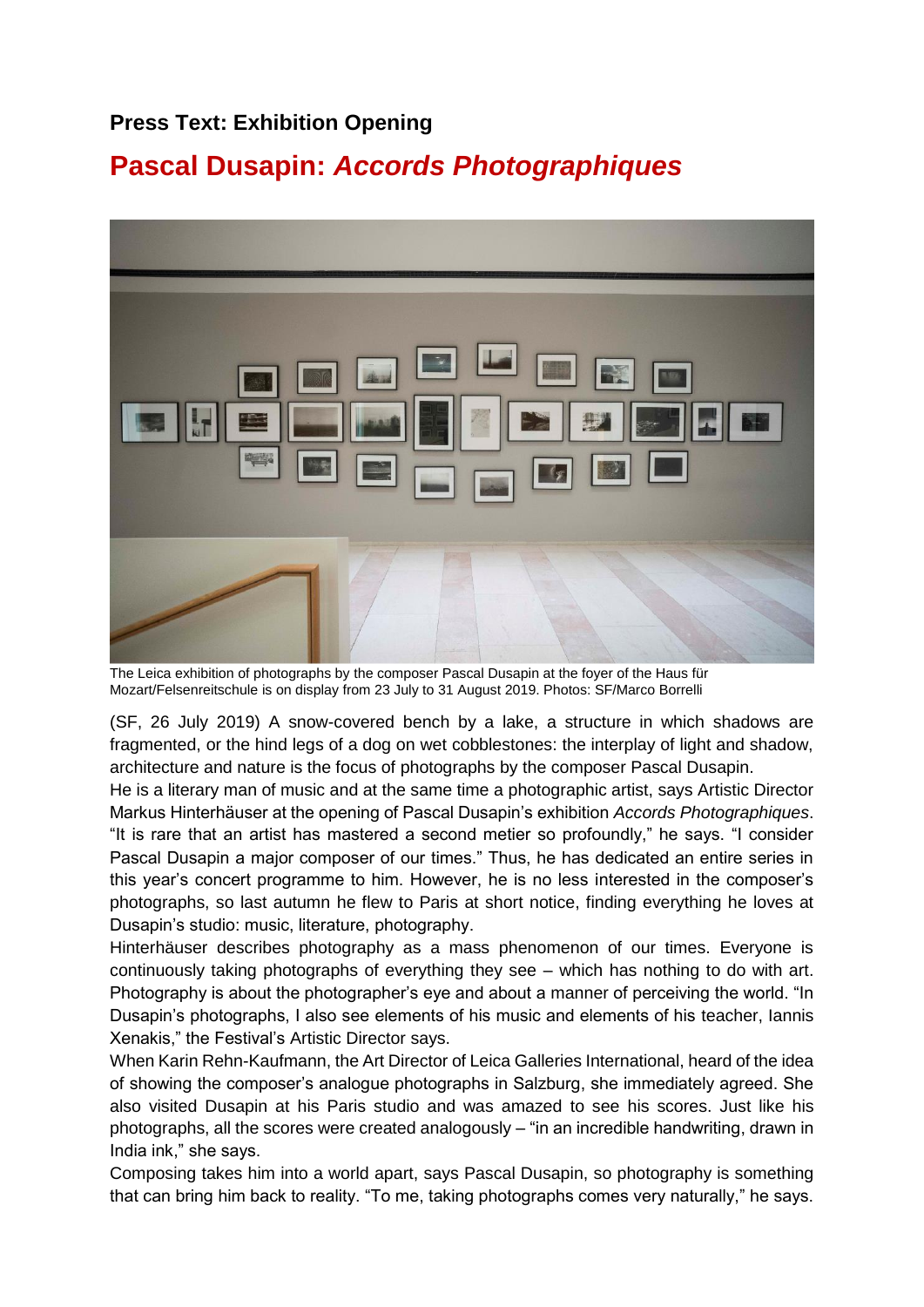Whenever he is traveling, he takes his analogous Leica camera, using it "to express something which sometimes even music cannot express." He cannot draw any parallels between his music and the photographs. However, he thinks the approach is similar, as the decisive element is focus. In photography, he can determine whether an element in the background or the foreground is the centre of attention. In composition, he can also decide whether to emphasize individual instruments. Dusapin's photographs are about light, about nature – he never produces portraits of human beings.

The exhibition consists of two parts. One can be seen at the foyer of the Haus für Mozart and the Felsenreitschule; the other is on view at the Leica-Galerie in Parsch. All exhibited works are also available for purchase in a limited edition.



The composer Pascal Dusapin.



Artistic Director Markus Hinterhäuser, Art Director Leica Galleries international Karin Rehn-Kaufmann and composer Pascal Dusapin.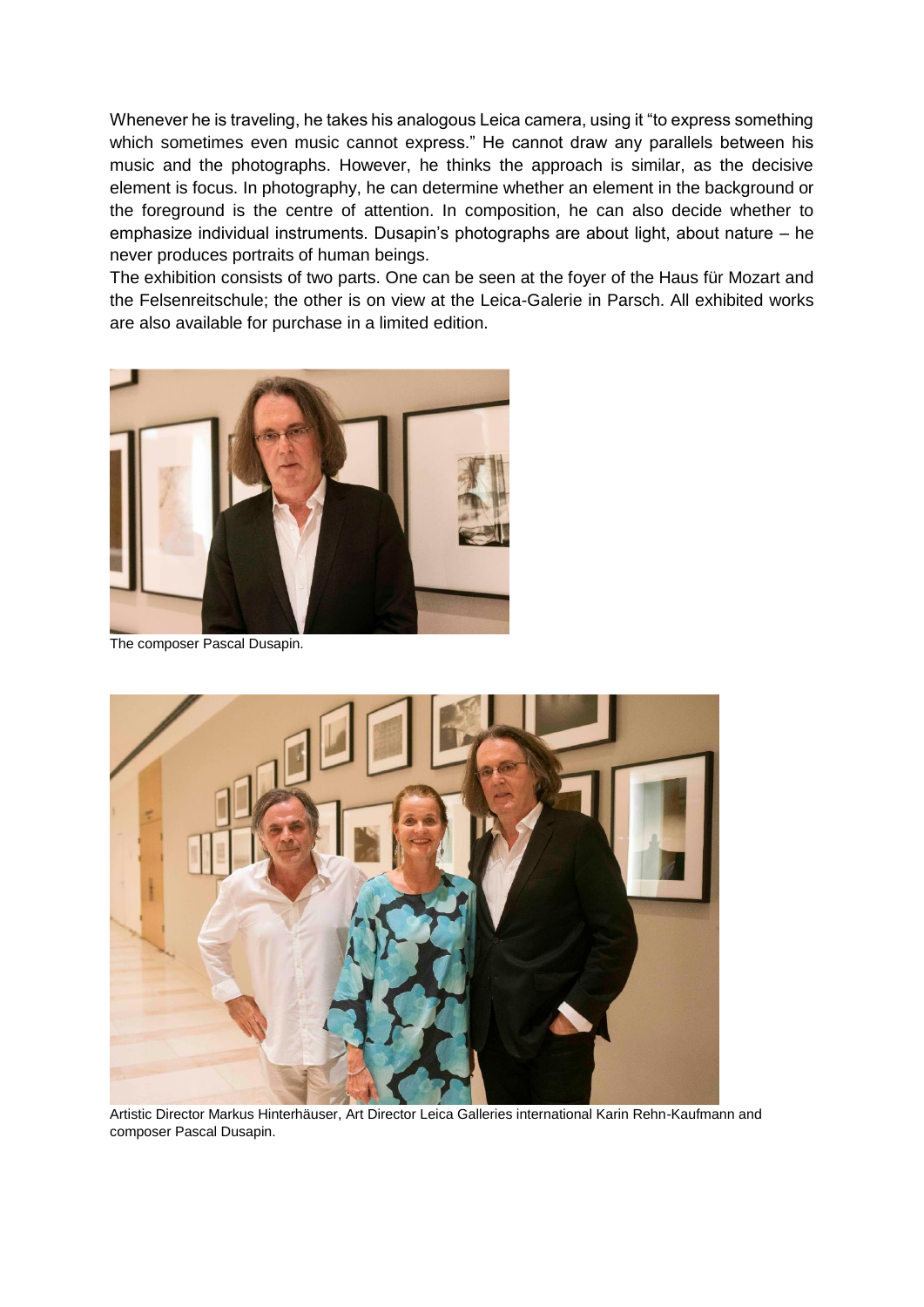### **Short Biography**

Born in Nancy, France, in 1955, **Pascal Dusapin** studied arts and aesthetics in Paris. At the same time, he studied independently with Olivier Messiaen, the precursor of serial music, at the Paris Conservatory, later also with Iannis Xenakis and Franco Donatoni. His compositions have won multiple awards. Photography has been one of his occupations since his childhood. When Dusapin is not on concert tours, he lives in Paris.

This exhibition was developed in cooperation with the Leica Gallery Salzburg. There, visitors can view further photographs as part of the exhibition *Accords Photographiques*, complementing those shown at the foyer of the Haus für Mozart/Felsenreitschule.



## The Exhibitions: An Overview

## **Foyer of the Haus Für Mozart / Felsenreitschule:**

23 July to 31 August 2019

### **Leica Galerie Salzburg:**

26 July to 12 October 2019 [www.leica-galerie salzburg.com](http://www.leica-galerie-salzburg.com/mailster/1314/00000000000000000000000000000000/aHR0cDovL3d3dy5sZWljYS1nYWxlcmllLXNhbHpidXJnLmNvbS8) / salzburg@leica-galerie.at Opening Hours: Tuesday to Friday, 2 to 6 pm Saturday, 10 am to 2 pm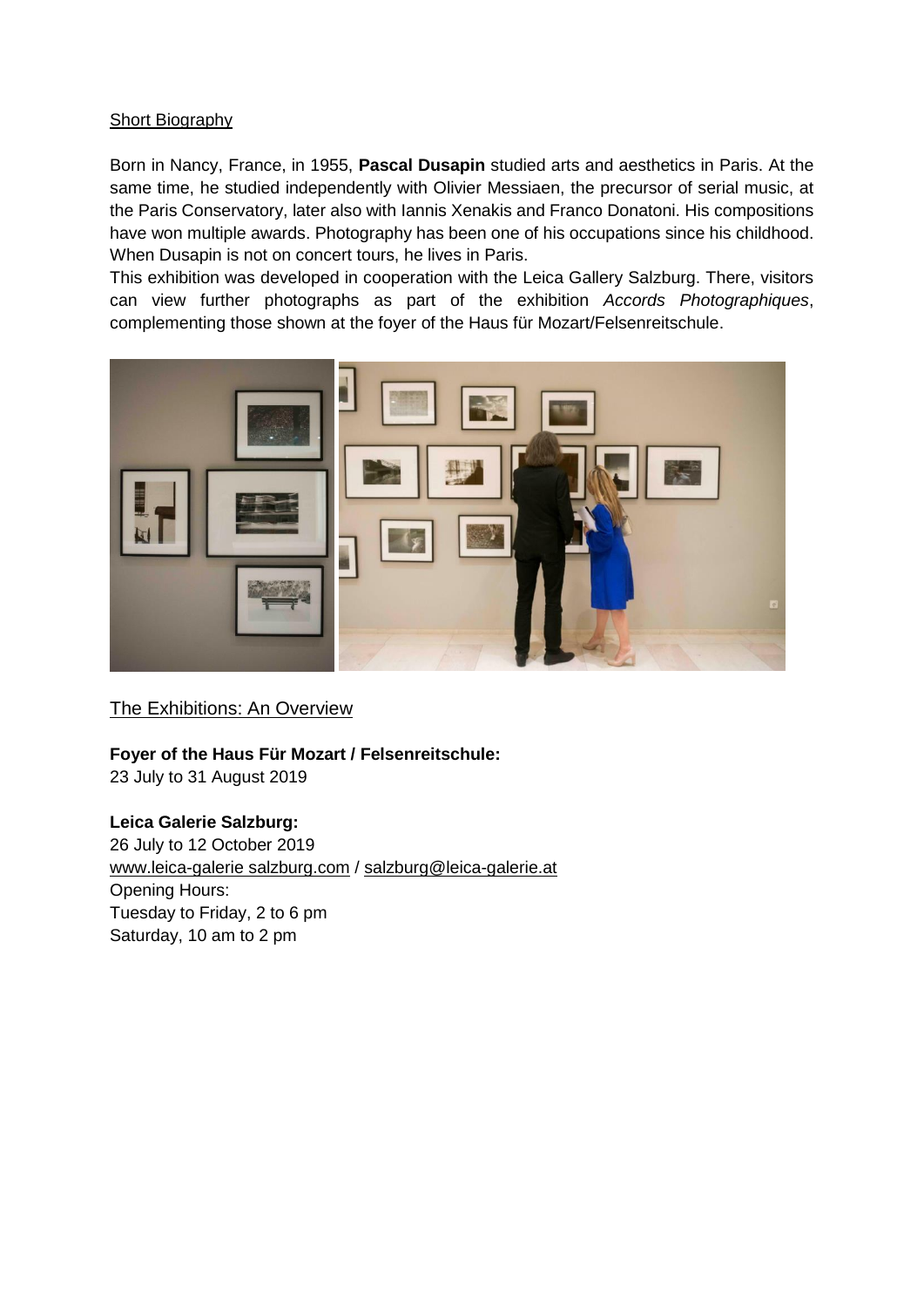# **About the series ..Time with Dusapin**"

### sponsored by Roche

The series Time with Dusapin is dedicated to the French composer and photographer. Mystery is inherent to the nature of art. Pascal Dusapin, born in 1955 in Nancy, had already discovered the organ by the age of ten. It was only when he was 18, however, that he made the decision to become a composer. In retrospect, it appears telling that Edgard Varèse's Arcana was the one work that triggered this choice. Varèse, a pioneer of the avant-garde, would become Dusapin's 'musical grandfather' — just as he calls Iannis Xenakis, his teacher from 1974 to 1978 and also the person responsible for awakening his interest in architecture and mathematics, a 'musical father'. To this day, Dusapin's calligraphic scores are created with the precision of an architect: in ink and with a ruler. He likes to see himself as an 'author of music' — not least because reading takes up a larger part of his life than listening to music, which he relishes like an audiophile, and also because he handwrites his scores in order 'to be as close as possible to the material in every moment'. His scepticism towards concepts such as inspiration or the idea of the creative impulse — 'we don't get anywhere with creative impulses, but rather by conviction and the need to do something' — seems to align neatly with the rational aspects of the Xenakis school. But Dusapin does not submit to any mechanical methods of composition and also incorporates influences from folk music and jazz. He prefers to dip into the well of myth for his ideas, drawing on human issues that are incessantly debated, such as the story of Medea, which formed the basis for his opera Medeamaterial, set to texts by Heiner Müller. 'I write music because I would otherwise forget it', remarks Dusapin, who puts what humanity cannot forget — because it is engulfed in a web of mysteries — into modern-day sounds. The expressive power of his music feeds on a sense of line that is always vocal in character, but can still generate explosive tension — by way of dense polyphonic textures and harmonies that shimmer mysteriously due to their micro-intervals.

## **Camerata Salzburg · Chœur accentus · œnm · Equilbey**

### **SOFIA GUBAIDULINA**

Seven Words for cello, bajan and strings **PASCAL DUSAPIN** Granum sinapis. Eight pieces on texts by Meister Eckhart Umbrae mortis on texts from the *Officium defunctorum* Dona Eis on texts from the *Officium defunctorum* and from the opera *Roméo & Juliette*

**Clemens Hagen** Cello **Stefan Hussong** Bayan **Camerata Salzburg** (Gubaidulina) **Choeur accentus œnm österreichisches ensemble für neue musik Laurence Equilbey** Conductor (Dusapin)

**Thu, 25 July, 8:30 pm, [Kollegienkirche](https://www.salzburgerfestspiele.at/l/kollegienkirche)**

# **Medeamaterial – Vocalconsort Berlin · Akademie für Alte Musik Berlin · Ollu**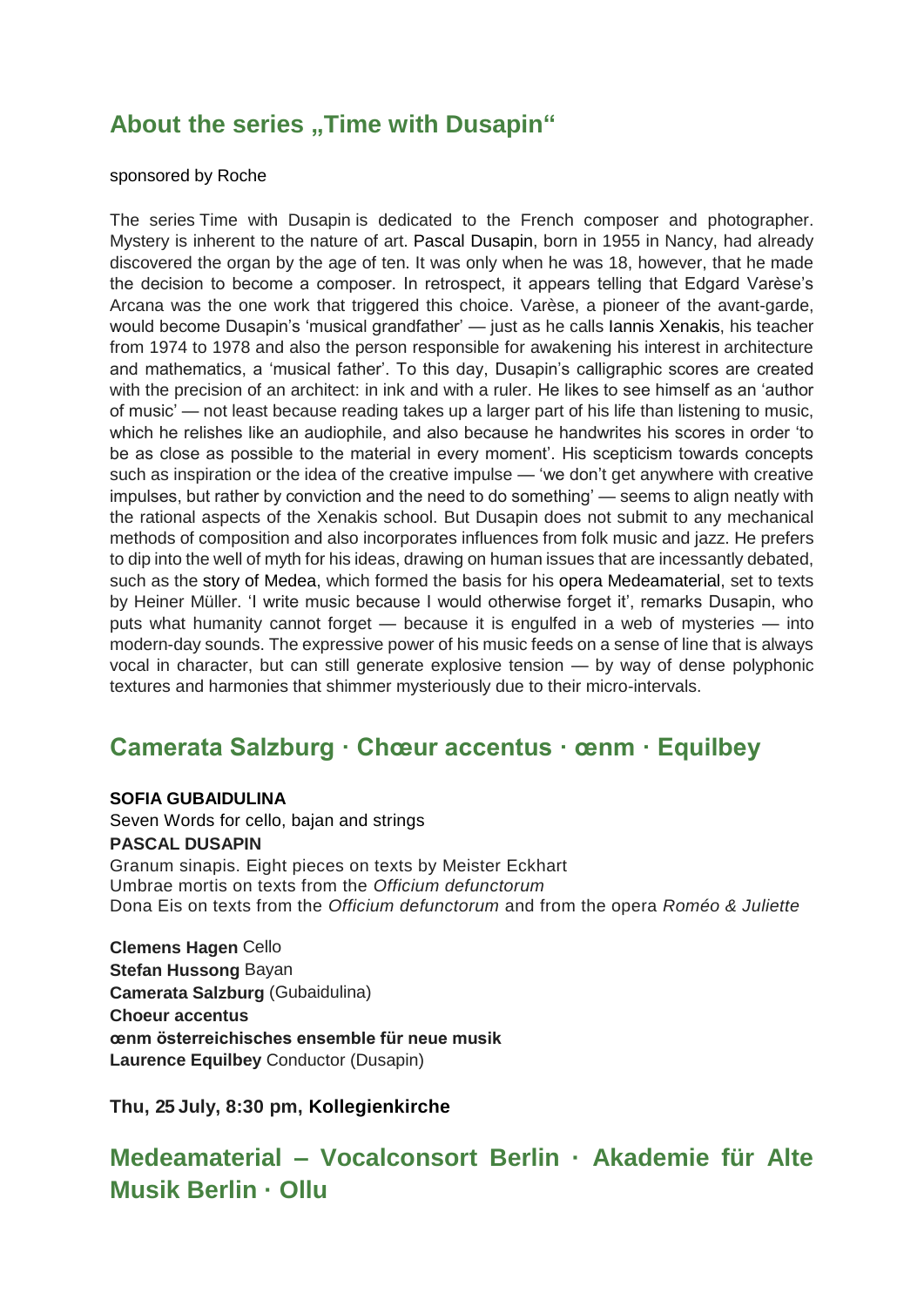Concert performance

**PASCAL DUSAPIN** Medeamaterial. Opera on a text by Heiner Müller

**Jennifer France** Soprano **Vocalconsort Berlin Tobias Walenciak** Chorus Master **Akademie für Alte Musik Berlin Franck Ollu** Conductor

**Sun, 28 July, 8:30 pm, [Kollegienkirche](https://www.salzburgerfestspiele.at/l/kollegienkirche)**

# **Klangforum Wien · Cambreling**

**IANNIS XENAKIS** Kraanerg. Ballet music for orchestra and 4-channel tape

**Klangforum Wien Sylvain Cambreling** Conductor

**Mon, 29 July, 8:30 pm, [Kollegienkirche](https://www.salzburgerfestspiele.at/l/kollegienkirche)**

# **YCA Award Winner's Concert · ORF Radio-Symphonieorchester Wien · Káli**

Award Winner's Concert of the Nestlé and Salzburg Festival Young Conductors Award 2018

**PASCAL DUSAPIN** Morning in Long Island. Concerto No. 1 for large orchestra **GUSTAV MAHLER** Lieder eines fahrenden Gesellen **ANTONÍN DVOŘÁK** Symphony No. 9 in E minor, Op. 95 - From the New World"

**Andrè Schuen** Baritone **ORF Radio-Symphonieorchester Wien Gábor Káli** Conductor

**Sat, 3 August, 7:30 pm, [Felsenreitschule](https://www.salzburgerfestspiele.at/l/felsenreitschule)**

## **Klangforum Wien · Pomàrico**

**PASCAL DUSAPIN** Attacca for two trumpets and timpani